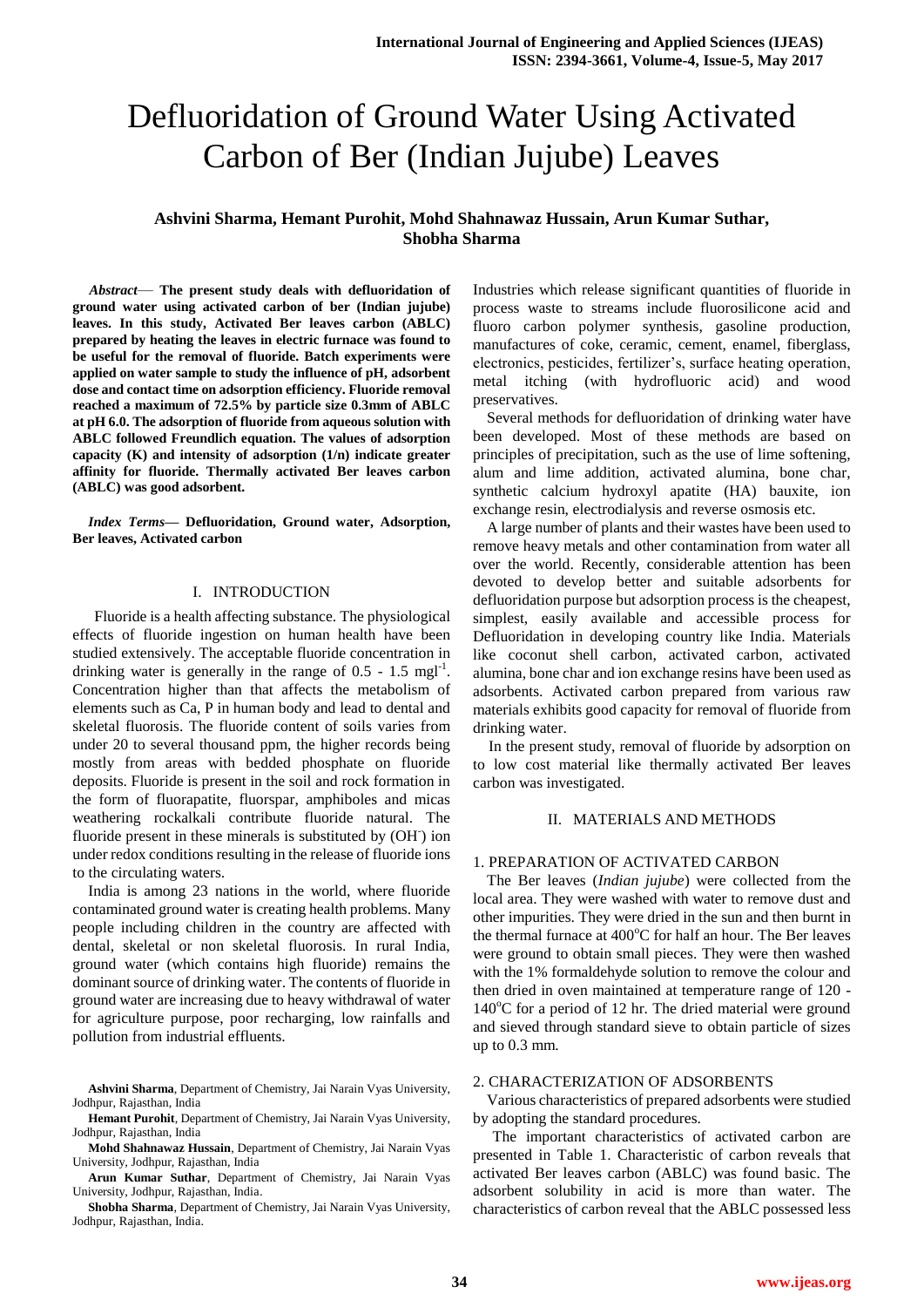bulk density and particle density. Fluoride removal by ABLC was carried out to assess the suitability of ABLC from aqueous solution. The effect of different parameters, viz. pH, adsorbent dose, and contact time were studied in batch experiments.

| S.<br>No. | <b>Parameters</b>                                                                                        | <b>Activated</b><br>leaves<br>(ABLC)                                                                    | Ber<br>carbon  |
|-----------|----------------------------------------------------------------------------------------------------------|---------------------------------------------------------------------------------------------------------|----------------|
| 1.        | pH                                                                                                       | 9.1                                                                                                     |                |
| 2.        | $EC$ mmhocm $^{-1}$                                                                                      | 0.51                                                                                                    |                |
| 3.        | Bulk density gcm <sup>-3</sup>                                                                           | 0.28                                                                                                    |                |
| 4.        | Particle density gcm <sup>-3</sup>                                                                       | 0.3                                                                                                     |                |
| 5.        | Solubility in water (%)                                                                                  | 6.3                                                                                                     |                |
| 6.        | Solubility in acid (%)                                                                                   | 9.1                                                                                                     |                |
| 7.        | Moisture content $(\%)$                                                                                  | 8.8                                                                                                     |                |
| 8.        | Porosity (%)<br>$\mathbf{r}$ , and $\mathbf{r}$ , and $\mathbf{r}$ , and $\mathbf{r}$ , and $\mathbf{r}$ | 13<br>$\mathcal{C}$ $\mathcal{C}$ $\mathcal{C}$ $\mathcal{C}$ $\mathcal{C}$ $\mathcal{C}$ $\mathcal{D}$ | $\blacksquare$ |

Table 1: Important characteristics of activated Ber leave carbon (ABLC)

# 3. BATCH STUDIES

Batch adsorption tests were conducted to investigate the effect of controlling parameters like pH, adsorbent dosage, size of adsorbent and contact time. All the experiments were conducted at room temperature of  $27 \pm 1^{\circ}$ C. All optimization experiments were performed with 100 ml synthetic sample of standard fluoride. To study the effect of pH, adsorbent dose was 0.5 g/100 ml while time duration was kept 1 hr and pH was varied from 2 to 10. The experiment to study the effect of adsorbent dose was carried out at 1 hr contact time, pH 6.0 and ambient temperature. The effect of contact time studied at dose of adsorbent was taken as 0.5 g/ 100 ml, pH 6.0 and contact time was varied from 10 min to 100 min at ambient temperature.

After desired contact period, conical flasks were removed and allowed for two minutes to settle down the adsorbents. The solutions were filtered through sonar filter paper no. 1. The filtrate was then analyzed according to the standard method.

In batch process studies pH, adsorbent dose, contact time was optimized on synthetic sample of 5 ppm of fluoride. The effect of the initial concentration of fluoride was also studied. After optimization of these parameters the possible optimized conditions were applied on the ground water samples collected from Barmer to check the suitability of the adsorbent for field condition.

The percentage removal of the fluoride and the amount of fluoride adsorbed were calculated by the following equations.

% removal = 
$$
\frac{(C_i - C_e)}{Ci} \times 100
$$
  
nt adsorbed (qe) = 
$$
\frac{(C_i - C_e)}{ij} \times V
$$

M

Amou

Where  $Ci = initial concentration of fluoride solution in mg/L$  $Ce =$  equilibrium concentration of fluoride solution in mg/L  $M =$  mass of the adsorbent in grams (gm)  $V =$  Volume of test solution in liters (L)

# III. RSULTS AND DISCUSSION

#### 1. EFFECT OF pH

Fig. 1 shows the effect of pH on fluoride removal by ABLC. It is evident that fluoride removal reached a maximum of 72.5% by particle size 0.3mm of ABLC at pH 6.0. Initially it was observed that the percent fluoride removal increase as the pH increases from 2.0 to 6.0 then decreases above 6.0. Therefore, solution pH was maintained at 6.0 for further studies.



Figure 1: Effect of pH on fluoride removal by ABLC

In the acidic pH range, the amount of fluoride adsorbed slightly decreased and this can be attributed to the formation of weak hydrofluoric acid. In the alkaline pH range there was sharp drop in adsorption which may be due to the competition of the hydroxyl ions with the fluoride for adsorption.

#### 2. EFFECT OF ADSORBENT DOSE

Fluoride uptake by carbon at different dose of 0.1 g to 1.0 g particle sizes of 0.3 mm has been given in Fig. 2. The results showed that increase in adsorbent dosage increased the amount of fluoride removal. It is observed from the results that fluoride removal increases from 50.0 % to 72.5 % at 0.1 g to 1.0 g of ABLC/ 100 ml. The significant removal efficiency was reported at 0.8 g dose of ABLC beyond which further addition of carbon revealed fluoride removal at slower rate. So for further study 0.8 g of ABLC/100 ml dose were taken.



Figure 2: Effect of dose on fluoride removal by ABLC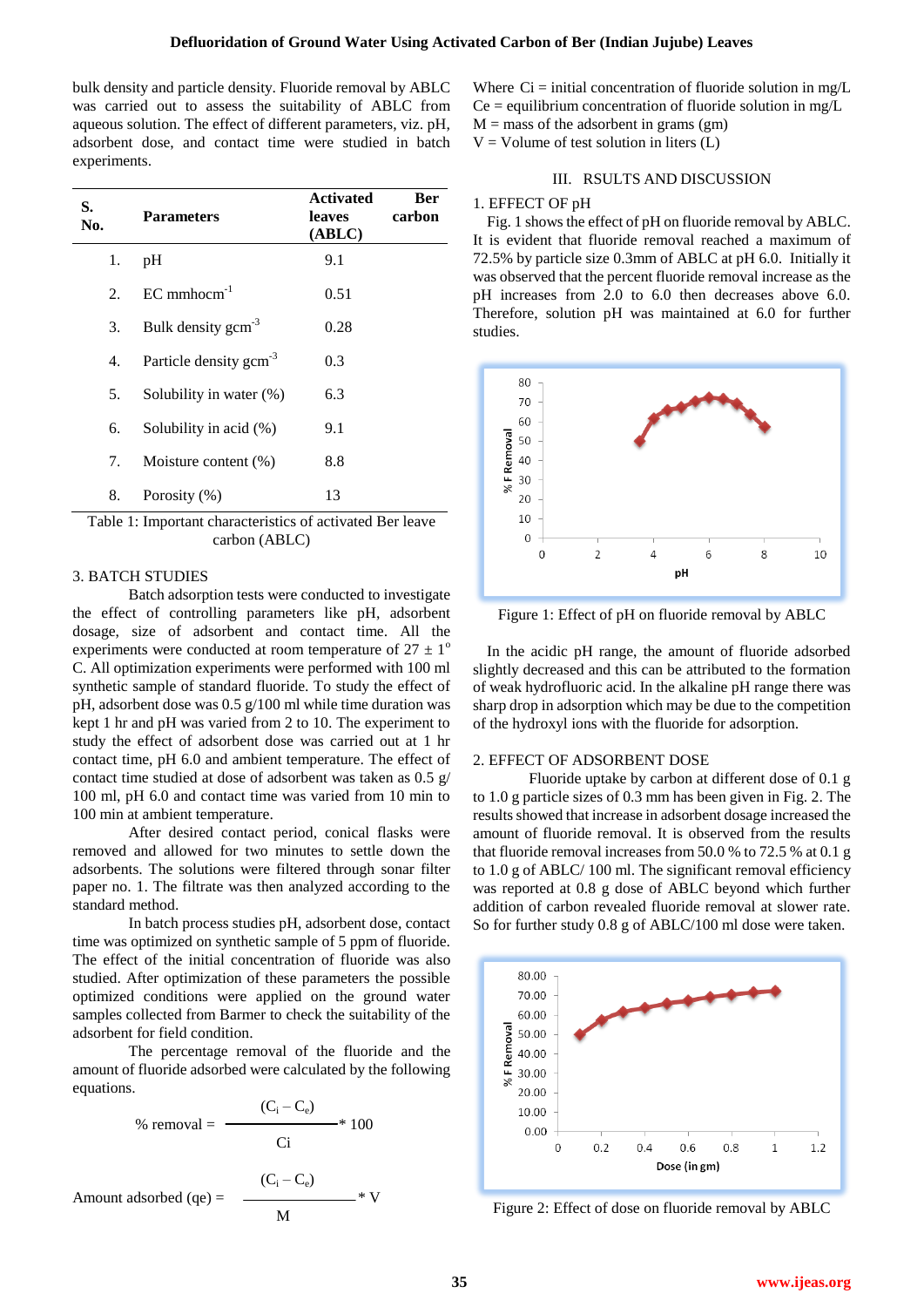# **International Journal of Engineering and Applied Sciences (IJEAS) ISSN: 2394-3661, Volume-4, Issue-5, May 2017**

Asthe particle size increases, surface area available per unit weight of the sorbent decreases. Moreover, as the particle size increases the time required for migration of the sorbate into inner pores also increases and this may result in longer time for equilibrium and a lower sorption capacity. A higher fluoride removal was observed by availability of more surface area.

It is also evident from the result that as adsorbent dose was increased, there was less commensurate increase in adsorption which may be due to lower adsorptive capacity utilization of sorbent and unit adsorption decreases significantly with increasing mass of sorbent per unit volume. This effect had been termed as "solid concentration effect" i.e. overcrowding of particles.

## 3. EFFECT OF CONTACT TIME



Figure 3: Effect of time on fluoride removal by ABLC

Fig. 3 exhibits the variation of fluoride removal from aqueous solution by ABLC with respect to contact time. It has been revealed from the results that fluoride removal by ABLC increases from 50.0 % to 72.5% at 10 min to 100 min was observed. There was slow removal (%) of fluoride after 60 min so this time period was taken as optimum time.

The perusal of results shows higher removal rate initially and slower rate after lapse of time. Vacant adsorption sites, high solute concentration gradient, electrostatic affinity and ion – exchange may attribute to the higher removal in the initial stages.

# 4. ADSORPTION ISOTHERM

Experimental data on the adsorption of fluoride on activated carbon at room temperature under optimum conditions of contact time and dosage of adsorbent were found to obey Freundlich adsorption isotherm and the model was applied to the adsorption equilibria for ABLC.

Log qe =  $\log K + 1/n \log Ce$ 

The results revealed that the adsorption of fluoride on ABLC under optimum conditions at room temperature ( $27 \pm 1$ <sup>o</sup>C) also obeyed the Freundlich adsorption isotherm. Freundlich adsorption isotherm relates fluoride adsorbed by per unit mass of the adsorbent qe with fluoride at equilibrium (Ce). The constants K and n represent the adsorption capacity and intensity of the adsorption, respectively. The data obtained in this study gave good fits to the Freundlich adsorption isotherm. The plot of Log qe against Log Ce was linear at various initial concentrations justifying the application of Freundlich adsorption isotherm (Fig. 5.4). The value of K 0.1 for ABLC indicated greater affinity for fluoride and the 1/n

values, 0.21 for ABLC showed the good adsorption character of the carbons (Table 3).

| S.<br>No. | Amount<br>of Dose<br>(in gm) | <b>Ce</b><br>(in<br>mg/L) | (in<br>qe<br>mg/gm) | Log Ce | Log qe |
|-----------|------------------------------|---------------------------|---------------------|--------|--------|
| 1         | 0.1                          | 1                         | 1.00                | 0.00   | 0.00   |
| 2         | 0.2                          | 1.7                       | 1.15                | 0.23   | 0.06   |
| 3         | 0.3                          | 2.3                       | 1.23                | 0.36   | 0.09   |
| 4         | 0.4                          | 2.9                       | 1.28                | 0.46   | 0.11   |
| 5         | 0.5                          | 3.4                       | 1.32                | 0.53   | 0.12   |
| 6         | 0.6                          | 3.9                       | 1.35                | 0.59   | 0.13   |
| 7         | 0.7                          | 4.3                       | 1.39                | 0.63   | 0.14   |
| 8         | 0.8                          | 4.7                       | 1.41                | 0.67   | 0.15   |
| 9         | 0.9                          | 5.1                       | 1.43                | 0.71   | 0.16   |
| 10        | 1                            | 5.5                       | 1.45                | 0.74   | 0.16   |

Table 2: Calculation of Freundlich isotherm

| Adsorbent                                       | Value of K<br>(intercept) | Value of 1/n<br>(slope) |
|-------------------------------------------------|---------------------------|-------------------------|
| <b>Activated Ber</b><br>leaves carbon<br>(ABLC) | 0.01                      | 0.21                    |

Table 3: Value of K and 1/n for ABLC



Figure 4: Plot for freundlich isotherm for the adsorption of fluoride by ABLC

## IV. CONCLUSION

The present study indicates that removal of fluoride from aqueous solution depends on pH, contact time, particle size and dose of the adsorbent. The removal of fluoride is more for the finer-variety of carbon. The adsorption of fluoride from